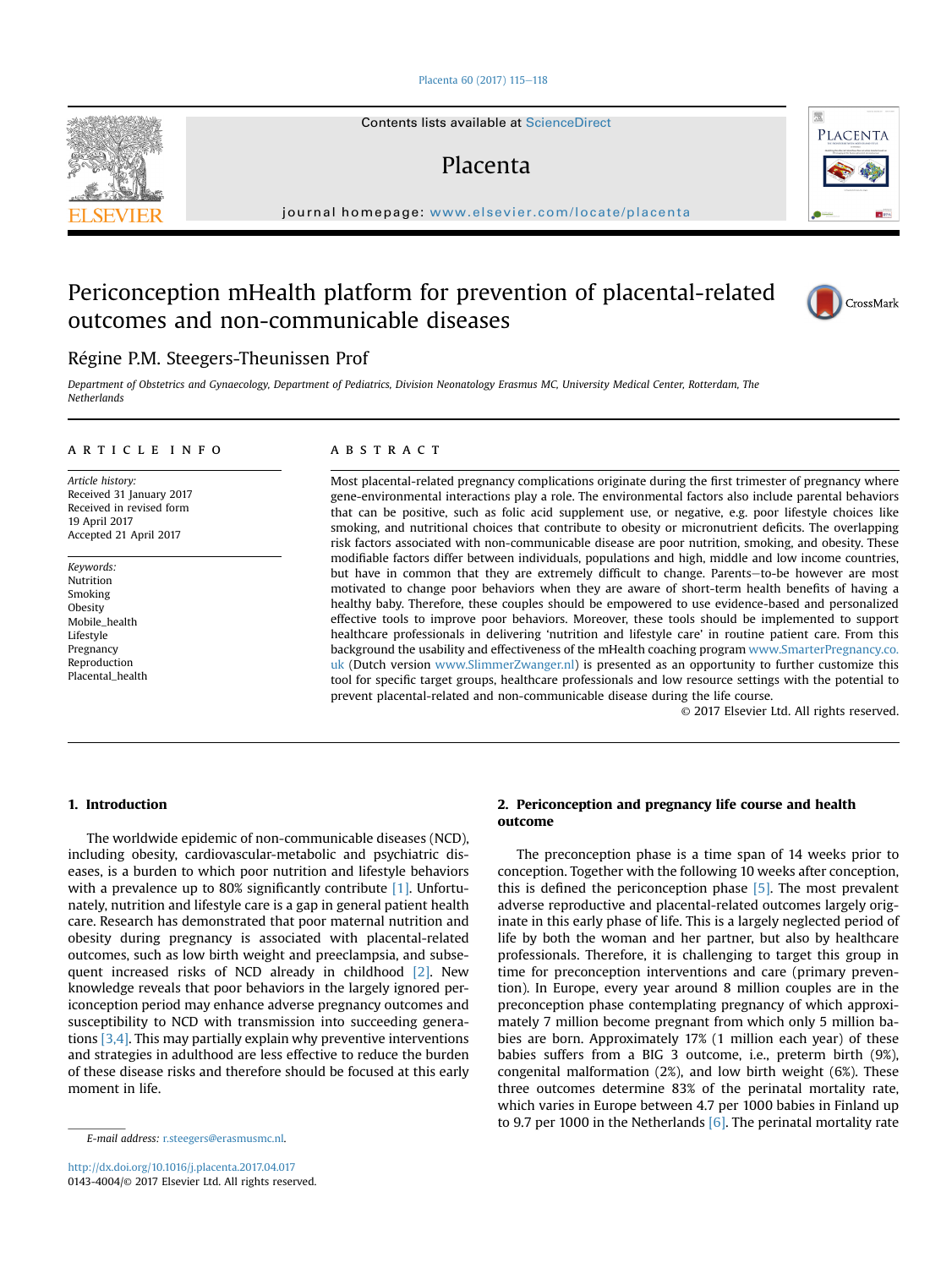is a measure of health and prosperity and is not limited to the baby. Perinatal mortality and morbidity are the tip of the iceberg when it concerns problems in the growth and development of babies and of health during the life course. The evidence is overwhelming that babies born after a placental-related complication, such as low birth weight, have an increased risk of NCD in later life [\[7\]](#page-3-0). Specific risk groups are the offspring of obese, socially deprived, and subfertile women [\[8\]](#page-3-0).

Maternal and paternal (genetic) conditions and environmental influences, such as maternal folic acid supplement use, nutrition and lifestyle, affect the preconception maturation of the gametes and the growth of the embryo in early pregnancy. Poor quality of gametes, containing the genetic material of the future embryo, is associated with subfertility and placental-related outcome [\[9\].](#page-3-0) Recent insights demonstrate that embryonic health, estimated by growth and development, is not the same but differs between pregnancies, conditions and environmental influences. In addition, embryonic health is associated with fetal growth and birth weight of the baby. Moreover, being small as an embryo is associated with an increased risk of adverse placental-related outcome  $[4]$ . The lasting impact of embryonic growth and development demonstrates the need for the general availability and accessibility of evidence-based preconception care. Preconception and early pregnancy have been largely neglected as phases of the life course. Recent discoveries of their significance for lifelong health and disease suggest that there is an urgent need for the development and implementation of nutrition and lifestyle support that is easily accessible, anonymous, evidence-based, personalized, effective and empowering. mHealth tools offer a cheap and sustainable solution.

# 3. Dietary habits and lifestyle

During the periconception and pregnancy period the most prevalent nutritional risk factor is the adherence to a Western dietary pattern, characterized by an inadequate intake of vegetables and fruits and excessive intakes of carbohydrates, saturated fats and animal proteins [\[10\]](#page-3-0). The strongest and most prevalent lifestyle risk factors are smoking  $(>10%)$  and social alcohol use  $(>14$  alco-holic drinks each week) [\[11\]](#page-3-0). It is well known that in particular these modifiable behaviors all contribute to NCD, but unfortunately not many citizens, health care professionals, stakeholders and politicians are aware that the same poor dietary habits and lifestyle are associated with a  $1.3-1.9$  fold increased risk of subfertility and 1.6–4.8 fold increased risk of BIG3 outcome  $[12,13]$ . This means that only in Europe each year 1 million couples experience subfertility and nearly 1 million babies are born with preterm birth, low birth weight or congenital malformation all with lifelong increased risks of NCD.

The nutrition of women and men during the periconception and pregnancy life course is increasingly important for the nourishment of the female and male gametes. During this early phase reproductive tissues of especially the woman also have to be replenished with essential nutrients to cover the nutritional needs of the embryo as well as the placenta during the first trimester. Indeed, the evidence addressing the detrimental influences of a qualitative poor diet in the preconception and pregnancy life course is overwhelming [\[5\]](#page-3-0). Moreover, obesity, a resulting phenotype of a qualitative poor diet and a more sedentary lifestyle, and social deprivation are in a similar manner associated with increased risks of subfertility and adverse placental-related outcomes. Beneficial effects have been observed from strong adherence to the Mediterranean diet, a dietary pattern rich in olive oil, vegetables and fish, such as a 40% increased chance of pregnancy after fertility treatment, a 70% reduced risk of spina bifida, a nearly 3-fold increased risk of low birth weight and growth restriction, and a twofold increased risk of a baby with cleft lip and or palate [\[5,14\].](#page-3-0) Moreover, in man strong adherence to the traditional Dutch dietary pattern comprising of large amounts of vegetables, potatoes, meat and gravy, or Western diet, a dietary pattern rich in saturated fats, animal proteins and refined sugars, increased and decreased sperm count with 50% and 40%, respectively [\[15\]](#page-3-0). Some of these data have already been confirmed by others.

Natural folate is an important substrate of the one-carbon metabolism, in which one-carbon groups are provided for essential cellular processes such as the synthesis of proteins, lipids, DNA, RNA, and methylation of chromatin. As the preconception and pregnancy life course is a period of rapid growth and numerous cell divisions, folate requirements are increased. In addition, preconception use of synthetic folic acid supplements has been proven to prevent neural tube defects by more than 70%, which has lead the World Health Organization to recommend folic acid supplement use from the preconception period up to 12 weeks of pregnancy. Despite public health campaigns only  $10-50\%$  of women uses a folic acid supplement in the periconception period  $[16]$ . Due to the high stability and bioavailability of the synthetic folic acid form, maternal folate status is strongly determined by folic acid supplement use. However, folate-rich dietary intakes of vegetables and fruits, metabolism, the use of medication, smoking, alcohol use and health conditions, and genetic variations in folate genes also affect folate status. Evidence is accumulating that folic acid supplement use during the first trimester also increases birth weight. Epigenetic effects of periconception folic acid supplement use are demonstrated in association with birth weight in an opposite direction as has been shown 60 years after prenatal exposure to the Dutch Hunger winter [\[17,18\].](#page-3-0) This might be one of the molecular biologic mechanisms underlying the association between poor dietary habits and lifestyle, and low birth weight and fetal growth restriction and the increased risk of NCD. Smoking and alcohol use are also associated with increased risk of NCD. Smoking has been recognized as one of the strongest risk factor for subfertility and fetal growth restriction  $[19]$ . Women who smoke have a higher risk of subfertility and of having a baby with low birth weight and growth restriction or stillborn. Epidemiological data also point to a detrimental effect of smoking on semen parameters. Smoking in man is associated with a poor sperm quality and sperm damage [\[20\]](#page-3-0). Excessive alcohol consumption decreases fertility of both women and men. The amount of safe alcohol consumption associated with adverse reproductive and pregnancy outcome is not clear. However, social alcohol use reduces the chance of pregnancy with  $40-70\%$  [\[21\]](#page-3-0). Alcohol use during pregnancy is also associated with increased risks of BIG3 outcome [\[22\]](#page-3-0).

## 4. Smarter pregnancy mHealth tool

Nowadays an enormous advantage is that the current reproductive population is used to internet and socio media. Because of the great need of personal and evidence-based nutrition and lifestyle coaching, the online Dutch platform Smarter Pregnancy ([www.slimmerzwanger.nl](http://www.slimmerzwanger.nl)) have been developed and launched in 2011 as online application on the smartphone or mobile phone in combination with internet connection via the computer for use by couples during the periconceptional and pregnancy period (English version [www.smarterpregnancy.co.uk\)](http://www.smarterpregnancy.co.uk).

This mHealth platform consists of a screening module on the website that generates via algorithms, a personal risk profile that is linked to a 6 months individual coaching program with interactions by short message services, email and website containing incentives, tips, tricks, recipes and rewards  $[23]$ . This makes the user aware, motivates and empowers them to adopt a healthier lifestyle depending on personal lifestyle risk factors and conditions such as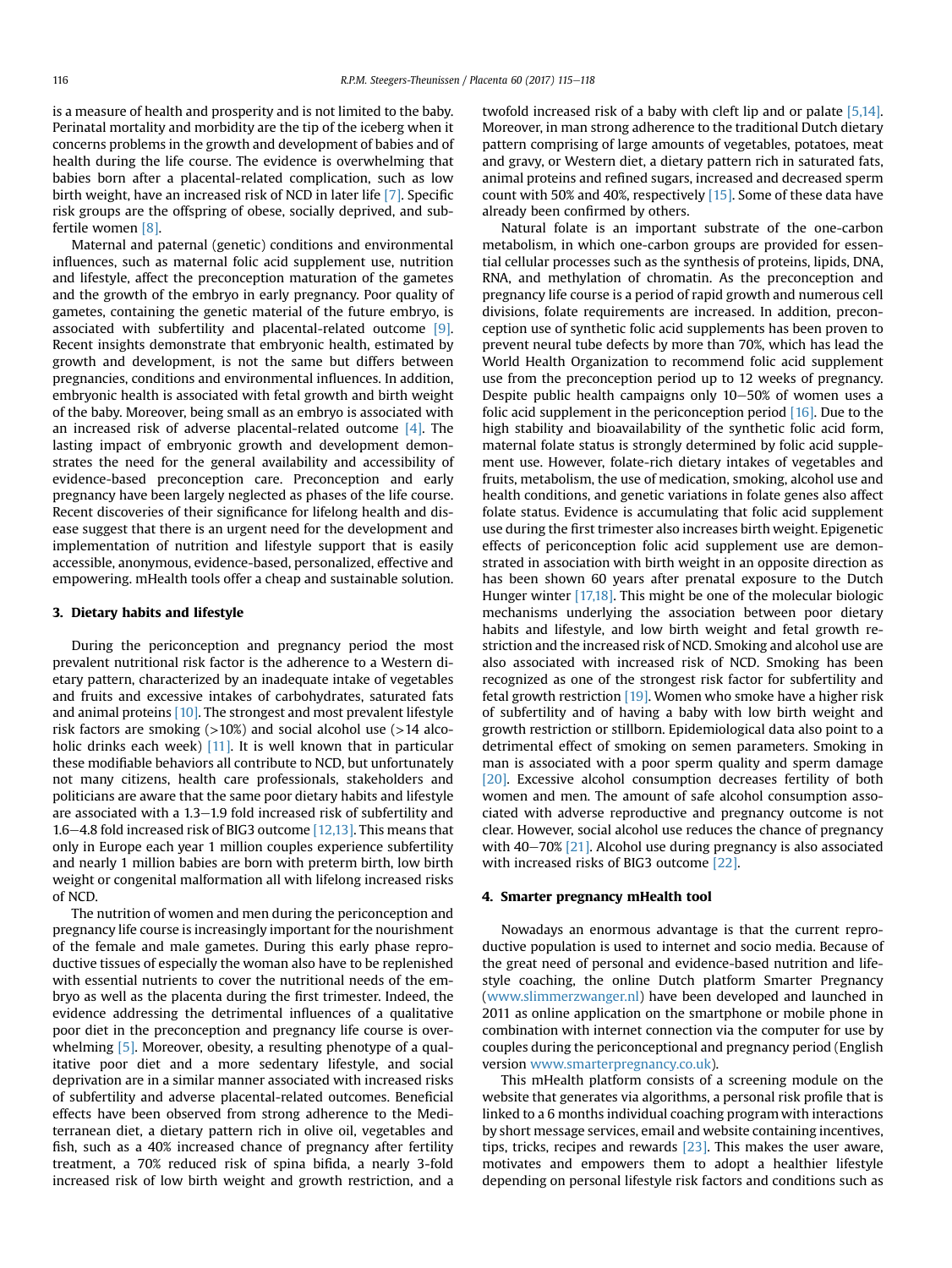

Fig. 1. Periconception mHealth platform for prevention of placental-related outcomes and non-communicable disease.

gender, medication use, fertility and antenatal treatment, and pregnancy status. The Smarter Pregnancy platform received a CE-1 marking which means that it can be used in medical care because of its compliance to the highest guidelines regarding legislations on safety of medical devices in Europe. In a recent survey of more than 2000 participants, we have shown that nearly 65% completed the 6 months coaching, approximately 30% improved intakes of vegetables, fruit and folic acid, stopped smoking and alcohol use, and a  $20-40%$  increased pregnancy rate was established  $[23]$ . This mHealth platform is now being implemented in patient care with support of organizations of health care professionals, patient organizations and one of the largest health care insurance companies in the Netherlands, who reimburse the costs of a subscription. Opportunities to involve multiple stakeholders are explored and will further stimulate the implementation in routine preconception and pregnancy care.

# 5. Conclusion

The periconception window comprises a time span from 3 months before conception up to 3 months thereafter. Poor nutrition and lifestyles in women during this time span, but also in men, can lead to impaired development of gametes, embryo and placenta. This contributes to short-term adverse reproductive and placentalrelated outcomes, but also to subsequent sequelae for health and NCD during the life course. Therefore, the responsibility should be taken by parents-to-be as well as health care professionals to prevent these individual and modifiable behaviors already before conception or at least shortly thereafter (Fig. 1). Because it is generally accepted that poor nutrition and lifestyles are extremely difficult to change, the targets groups should be empowered with easily accessible, personalized, individual and evidence based effective tools to accomplish this ambition. Therefore, adopting a life course approach from the periconception period onwards and integrated in patient care may have an important impact on not only the prevention of short-term placental-related outcomes, but also of NCD during the lifecourse.

Currently the Smarter Pregnancy platform has been translated into the English language and is being tested in the UK. Several other universities and hospitals in Europe as well as USA, Canada, Pakistan, India and Africa (LMIC) have shown their interest to customize and implement the Smarter Pregnancy platform into their own (clinical) and low resource settings.

In addition, it is an excellent platform for research (harmonizing study protocols, data collection and sharing), dissemination of new knowledge and societal valorization by multiple stakeholders (food industry, health care insurances, drugstores, pharmaceutical industry etc).

The implementation of personalized and individual evidencebased programs on a mHealth platform will contribute to our ambition to provide as well as improve the quality of preconception and pregnancy care with the ultimate aim to enhance health and prevent NCD of future generations and to reduce related health care and societal costs.

If you are interested in developing your own online mHealth Smarter Pregnancy platform on the smartphone with personalization on language, culture, clinical care and target group, please contact us on [slimmerzwanger@erasmusmc.nl](mailto:slimmerzwanger@erasmusmc.nl) or [r.steegers@](mailto:r.steegers@erasmusmc.nl) [erasmusmc.nl.](mailto:r.steegers@erasmusmc.nl)

#### Conflict of interest

From 2016 RPMST is CEO of eHealth Care Solutions and CSO of Slimmere Zorg BV.

## Acknowledgement

Presented at the 2016 Global Pregnancy Collaboration (CoLab) conference in Oxford, England. The Global Pregnancy Collaboration is part of the Pre-eclampsia-Eclampsia Monitoring, Prevention  $\&$ Treatment (PRE-EMPT) initiative funded by the University of British Columbia, a grantee of the Bill & Melinda Gates Foundation.